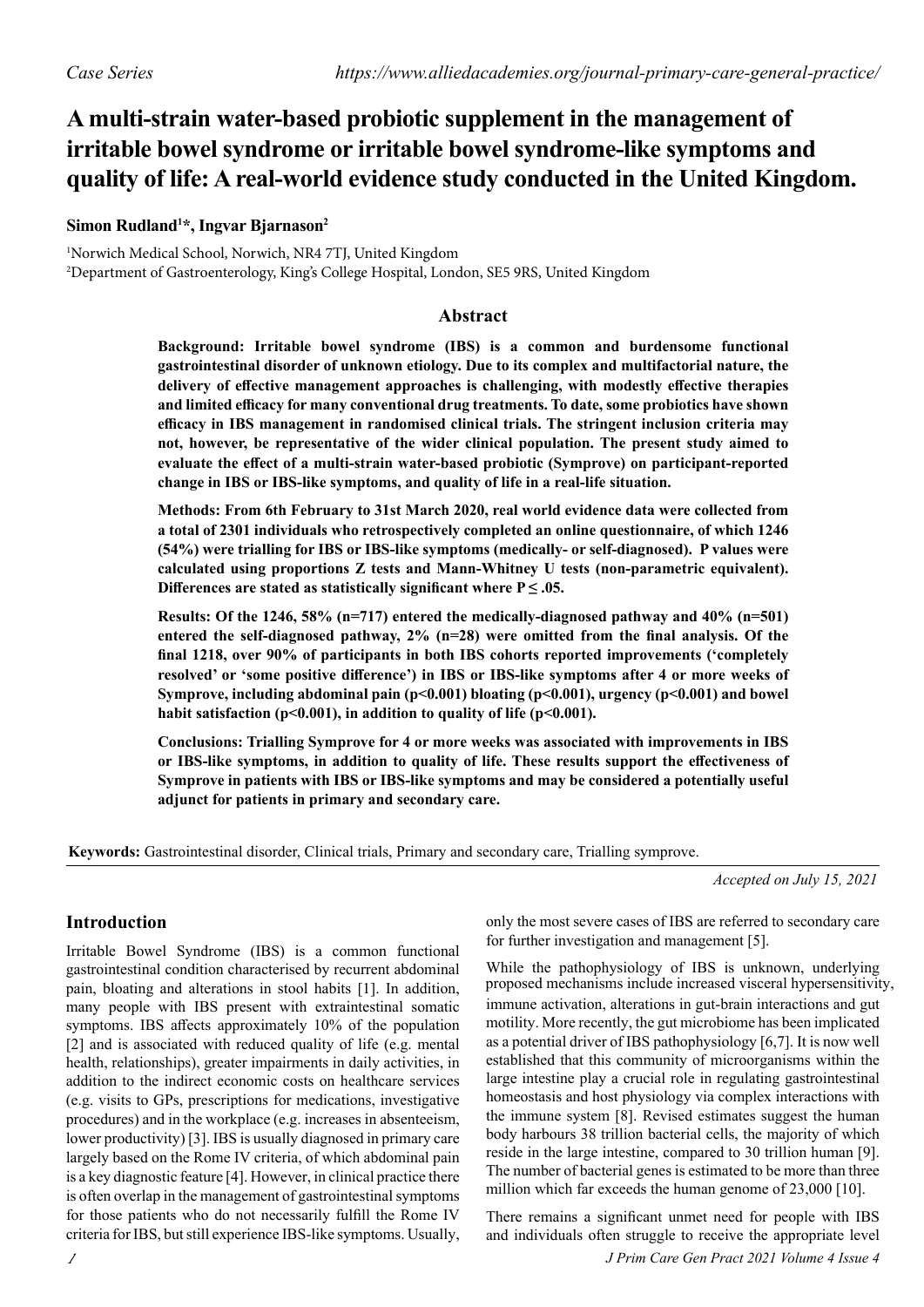of support required [11], Therapeutic interventions for IBS are described by The National Institute for Health and Care Excellence (NICE), and this guidance includes probiotics [12]. To date, only a limited number of probiotics have undergone testing in a research setting for IBS symptom management with varying results. Probiotics differ in their form (e.g. liquids, powders, capsules), composition (e.g. strains, dose, nutritional components) and not least the delivery system, which is crucial to ensure the live bacteria remain viable throughout the gastrointestinal tract and are able to navigate the gastric, pancreatic and biliary secretions unscathed before colonising the large intestine [13]. The use of probiotics in health management has instigated curiosity amongst the general public and healthcare professionals (HCPs) and was predicted to be a \$46bn global market in 2020 [14]. This appears to be, in part, due to their reputation as an easily implementable strategy and established safety profile in the vast majority of individuals, with potential side effects considered mild, transient and localised to the gastrointestinal tract [15]. Furthermore, patients with IBS commonly report self-managing with non-medication therapies (e.g. nutraceuticals or 'functional foods').

Symprove is a water-based probiotic supplement containing liquid barley extract (substrate) and four strains of naturally occurring live bacteria: Lactobacillus rhamnosus NCIMB 30174, Lactobacillus plantarum NCIMB 30173, Lactobacillus acidophilus NCIMB 30175 and Enterococcus faecium NCIMB 30176, containing ten billion live bacteria per 70 ml dose. Previous research using the in vitro Simulator of the Human Intestine Microbial Ecosystem has demonstrated that Symprove remains viable throughout the gastrointestinal tract and colonises the luminal and mucosal layers of the large intestine [16]. A randomised, double blinded, placebo-controlled trial in patients with moderate to severe IBS showed a statistically significant beneficial effect on overall symptom severity (P=0.01) after 12 weeks of Symprove use, particularly abdominal pain (P=0.03) and bowel habit satisfaction (P=0.01) compared with controls [17].

Given the complementary contribution of real-world evidence data in supporting randomised controlled trials, which captures data in a uncontrolled, non-interventional, observational manner [18], the aim of this real-world evidence study was to evaluate the effect of Symprove on participant-reported change in IBS or IBS-like symptoms, and quality of life after consumption for a minimum of 4 weeks.

# **Methods**

## *Recruitment and eligibility*

Participants were invited to take part through email and social media advertising over an 8-week period. Participation was incentivised through advertisement of a low value prize draw. After initial expression of interest, participants were informed of the study objectives. Once informed consent had been obtained and participants had agreed that their anonymised data could be used for research purposes, they were provided with a link to the online questionnaire. Participants that entered the study had a cookie installed on their browser that prevented them from entering the questionnaire more than once. Consistent with previously published real-world evidence studies, exclusion criteria included those aged under 18 years old, non-users of Symprove and non-UK residents.

The responses were captured using bespoke, digital interface software, developed and optimised for frictionless data capture and for use across all electronic devices (e.g. mobile phones, tablets, desktop computers). An initial test questionnaire was piloted prior to the main study in order to capture and resolve potential difficulties in interpretation or ambiguity with the questions presented. This data was not included in the final analysis.

## *Questionnaire development*

The online questionnaire was developed and reviewed by an expert panel as described in previously published real-world evidence studies [19,20]. Questions used Likert-style responses where appropriate [21] and aimed to take approximately 10 minutes to complete. For example, 'on a scale of 0 to 10 (where 0 is no pain and 10 is very severe), how severe was your abdominal (tummy) pain before/after you started taking Symprove?' whereby 0-3 was classified as low, 4-6 was classified as medium and 7-10 was classified as high.

The online questionnaire was specifically designed to evaluate the effect of Symprove for IBS or IBS-like symptoms. Two cohorts were recruited via two pathways; medically-diagnosed IBS and self-diagnosed IBS. The descriptive terms 'IBS' or 'IBSlike symptoms' were used to reflect real-world nomenclature, as opposed to adherence of strict clinical terminology. Participants were asked whether they had experienced 'complete resolution' 'some positive difference', 'no difference' or 'worsening' of their IBS or IBS-like symptoms after trialling Symprove.

Participants completed questions that were applicable to them only. Participants were directed to particular questions depending on their previous answer. The online questionnaire requested the following information from participants:

- 1. Demographics and characteristics
- 2. Present or past use of Symprove and primary reason for using Symprove
- 3. Medically-diagnosed IBS or self-diagnosed IBS (including 'alternative practitioner' diagnosis), health status, medication use (for IBS or other health conditions).
- 4. IBS symptomology before and after Symprove use including abdominal pain, abdominal bloating, urgency, bowel habit satisfaction, in addition to quality of life
- 5. Unwanted symptoms experienced after Symprove use

## *Statistical analysis*

P values were calculated using proportions Z test, t-test and Mann-Whitney U tests were used when data was non-parametric (stated when used). Differences are stated as statistically significant where  $P \leq .05$ . Based on an IBS prevalence of approximately 10% [2], a power calculation indicated a sample size of 1246 at 3% margin of error would be required to give a confidence level of 95%.

# **Results**

## *Overall characteristics of participants*

The questionnaire was completed by 2301 individuals between 6th February and 31st March 2020. Participants with IBS or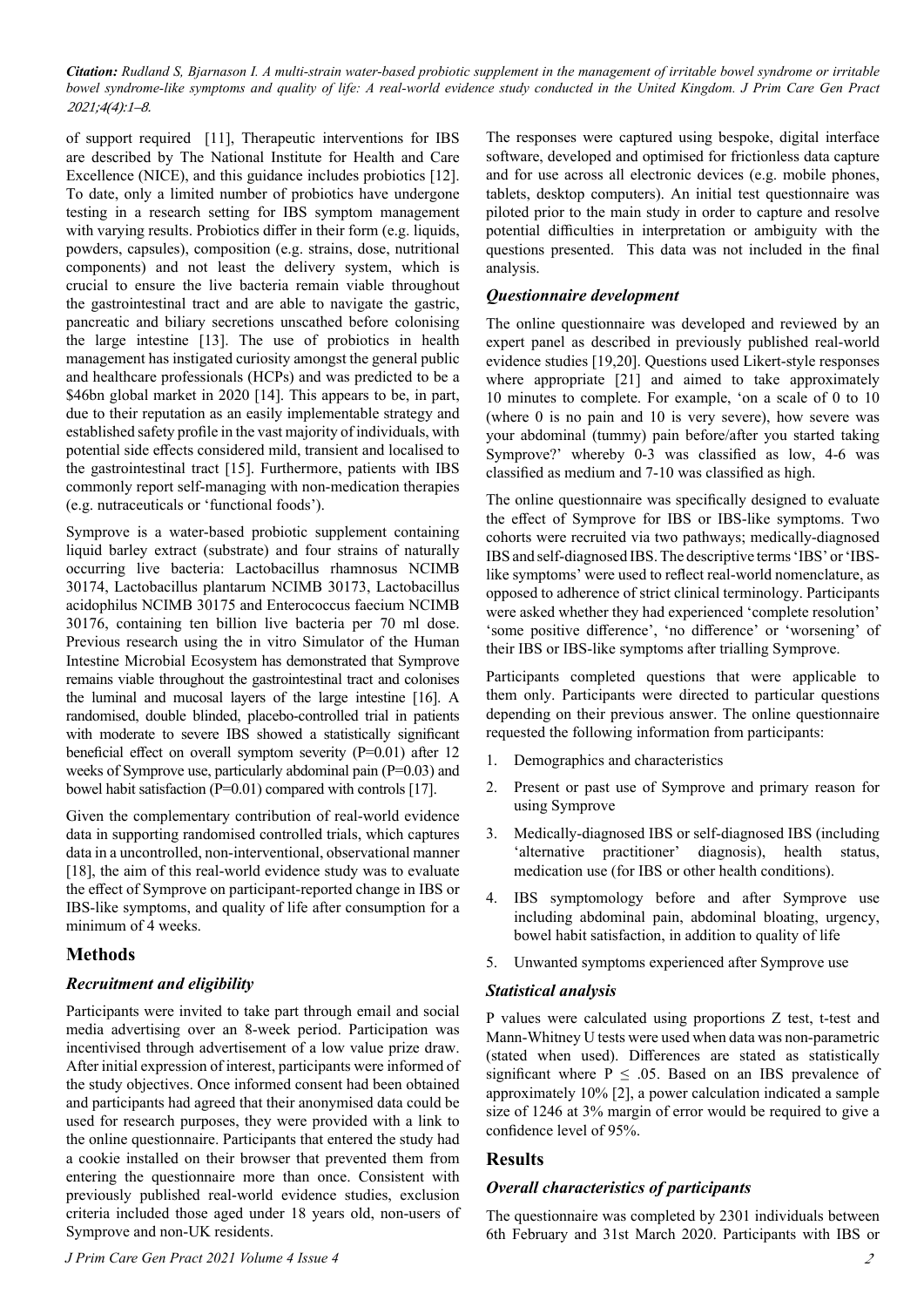IBS-like symptoms (n=1246) were  $91\%$  (n=860) white, 69%  $(n=651)$  educated to degree level or higher, 78%  $(n=735)$  were women, 61% (n=580) were aged between 30 and 60 years and 97% (n=917) were non-smokers. 50% (n= 476) regularly purchased food from health food stores and bought organic, where possible. The demographics and characteristics questions were answered by 945 participants (41%). A large proportion elected not to answer these questions.

IBS or IBS-like symptoms were the primary reasons for starting Symprove in 1246 (54%). Participants could have more than one health condition. Of the 1246, 58% (n=717) entered the medically-diagnosed pathway and 40% entered the selfdiagnosed pathway (n=501). The remaining  $2\%$  (n=28) who answered 'no' or 'unsure' to confirmation of either pathway were omitted from the final analysis, (Figure 1). Therefore, final reporting of results included 1218 participants, of which 57.5%  $(n=717)$  and 42.5%  $(n=501)$  reported medically-diagnosed IBS and self-diagnosed IBS, respectively.

91% and 92% respectively, reported taking Symprove and no other probiotic supplement. Additionally, 67% (n= 480) and 68% (n=340) respectively, were taking Symprove on a continued basis. There were no significant differences in demographics between the two cohorts. Duration of gastrointestinal symptoms experienced (over 5 years) differed between the two cohorts (72%,  $n=$  517 and 50%,  $n=$ 252 respectively; P<0.001).

#### *IBS or IBS-like symptoms*

The effect of Symprove on individual IBS symptoms is shown in Tables 1 and 2. There were no significant differences between the two cohorts. Figures 2 and 3 show the frequency of abdominal pain episodes and severity of bloating in both cohorts combined. After Symprove use, there was a significant improvement in these symptoms  $(P<0.001$ , Mann-Whitney U test). Figure 4 illustrates the change in IBS symptom improvement from 4 or more weeks use of Symprove in both cohorts combined.

Bloating was the most bothersome symptom, as reported by 39%  $(n=387)$ , while pain (17%, n=169) and bowel habit satisfaction  $(20.5\%, n=202)$  were ranked as less bothersome. Some  $(n=26)$ participants did not specify their symptom ranking.

Of the 1218, a total of 104 participants (8%) in both IBS cohorts reported 'no difference in symptoms' or 'made symptoms worse' after taking Symprove (Table 1 and 2). 27 participants reported that Symprove led to transient worsening of their symptoms including (in frequency order) worsening of bowel habit, bloating, urgency and pain, of which 70% resolved within 2 weeks.

For Table 1 and Table 2 the numbers in the rows do not add up to the total number of responses as a small number of participants stated that they could not recall the impact of the probiotic on a symptom. The p value refers to the differences between the total number of participants with complete resolution and some improvement in symptoms versus those where there was no effect or where symptoms worsened during Symprove consumption.

# *Quality of life*

69% and 70% felt their symptoms affected their quality of life, respectively. There were no significant differences between the two cohorts. Figure 5 illustrates the impact of IBS or IBS-like symptoms on quality of life. After Symprove use, there was a significant improvement in quality of life for participants with very troublesome IBS or IBS-like symptoms, (self rating 7-10), 61.2% *vs* 6.1% (P<0.001, Mann-Whitney U test).

## *Medication use*

26% (n=146) in the medically-diagnosed cohort had previously been prescribed or recommended medication by a HCP for their IBS. Of those, 68% (n=99) taking prescribed or recommended medication reduced the amount of medication after taking Symprove. 12% (n=39) in the self-diagnosed cohort had previously been prescribed or recommended medication by a HCP for their IBS-like symptoms. Of those,  $69\%$  (n=27) reduced the amount of medication after taking Symprove.



*Figure 1. Study pathway entry criteria*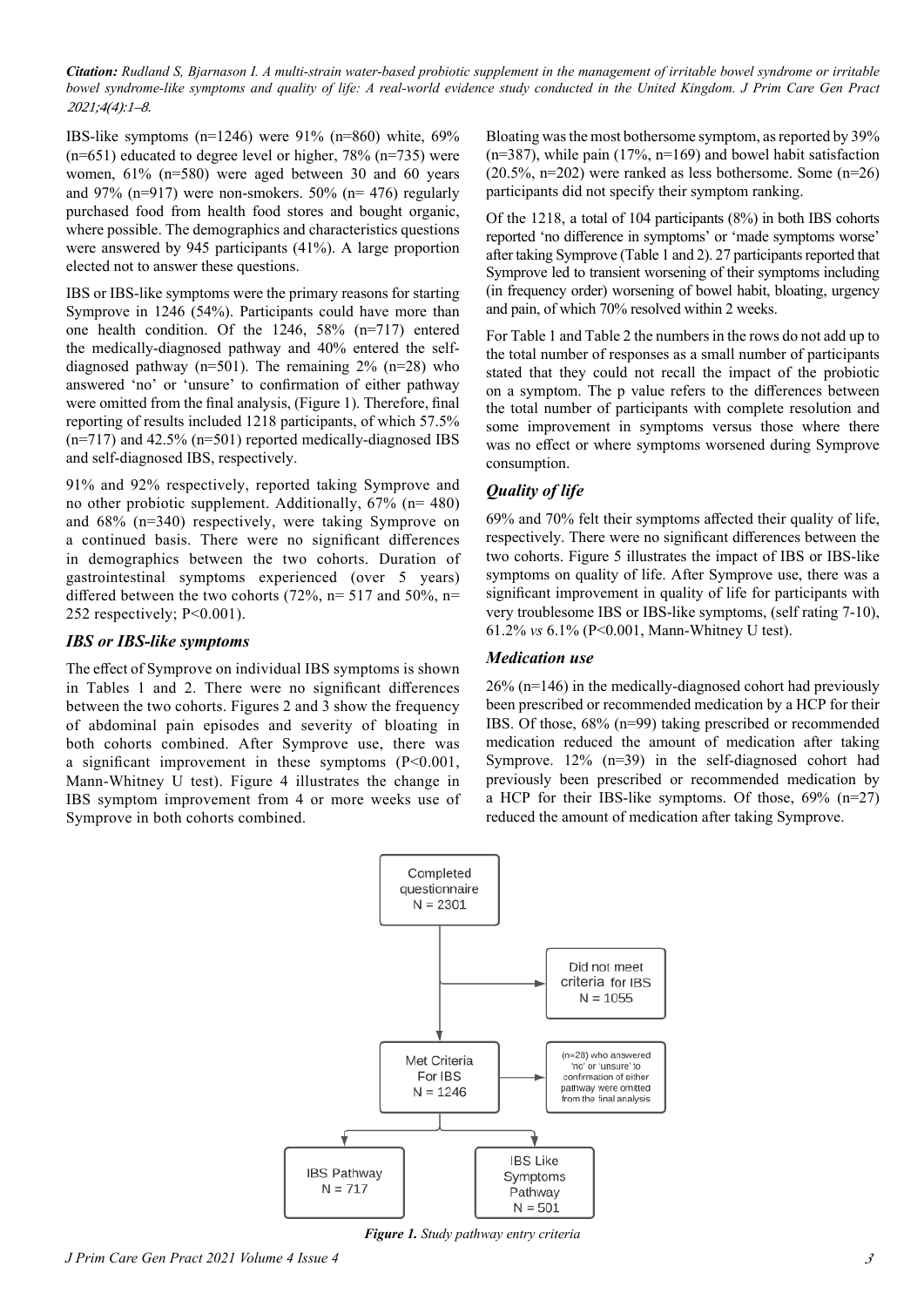| After taking probiotic          | Completely resolved % (total<br>number) total responses | Some positive difference<br>% (total number) total<br>responses | No difference or made<br>symptoms worse % (total<br>number) total responses | P value |
|---------------------------------|---------------------------------------------------------|-----------------------------------------------------------------|-----------------------------------------------------------------------------|---------|
| Any IBS symptom/s               | 12.4 (89) 717                                           | 76.4 (548) 717                                                  | $9.6(69)$ 717                                                               | < 0.001 |
| Pain                            | 19.1 (104) 544                                          | 75.6 (411) 544                                                  | 2.6 (14) 544                                                                | < 0.001 |
| <b>Bloating</b>                 | 16 (90) 564                                             | 77.3 (436) 564                                                  | 5.1 (29) 564                                                                | < 0.001 |
| <b>Bowel habit satisfaction</b> | 13.4 (75) 560                                           | 80.4 (450) 560                                                  | 4.8 (27) 560                                                                | < 0.001 |
| Urgency                         | 15.7 (55) 350                                           | 76.6 (268) 350                                                  | 5.4 (19) 350                                                                | < 0.001 |

*Table 1: Effect of Symprove on IBS symptoms in participants with medically-diagnosed IBS.*

*Table 2: Effect of Symprove on IBS symptoms in participants with self-diagnosed IBS.*

| After taking probiotic          | Completely resolved % (total<br>number) total responses | Some positive difference (%<br>total number, total responses) | No difference or made<br>symptoms worse % (total<br>number) total responses | P value |
|---------------------------------|---------------------------------------------------------|---------------------------------------------------------------|-----------------------------------------------------------------------------|---------|
| Any IBS symptom/s               | 16 (80) 501                                             | 75.4 (378) 501                                                | 7.0 (35) 501                                                                | < 0.001 |
| Pain                            | 22.5 (64) 284                                           | 75 (213) 284                                                  | $0.7(2)$ 284                                                                | < 0.001 |
| <b>Bloating</b>                 | 15.6 (63) 403                                           | 78.1 (315) 403                                                | 4.7 (19) 403                                                                | < 0.001 |
| <b>Bowel habit satisfaction</b> | 17.4 (64) 368                                           | 76.9 (283) 368                                                | 3.8(14)368                                                                  | < 0.001 |
| Urgency                         | 16.7 (29) 174                                           | 77.6 (135) 174                                                | 3.4(6)174                                                                   | < 0.001 |



*Figure 2. Frequency (number of days per week) of abdominal pain before and after Symprove*

*Number of days in pain per week in both cohorts combined before and after taking Symprove. The difference before and after Symprove was statistically significant (p<0.001 Mann-Whitney U test).*



*Figure 3. Severity (on a scale of 0-10) of bloating before and after Symprove*

*Severity of bloating in both cohorts combined before and after taking Symprove. The difference before and after Symprove was statistically significant (p<0.001 Mann-Whitney U test).*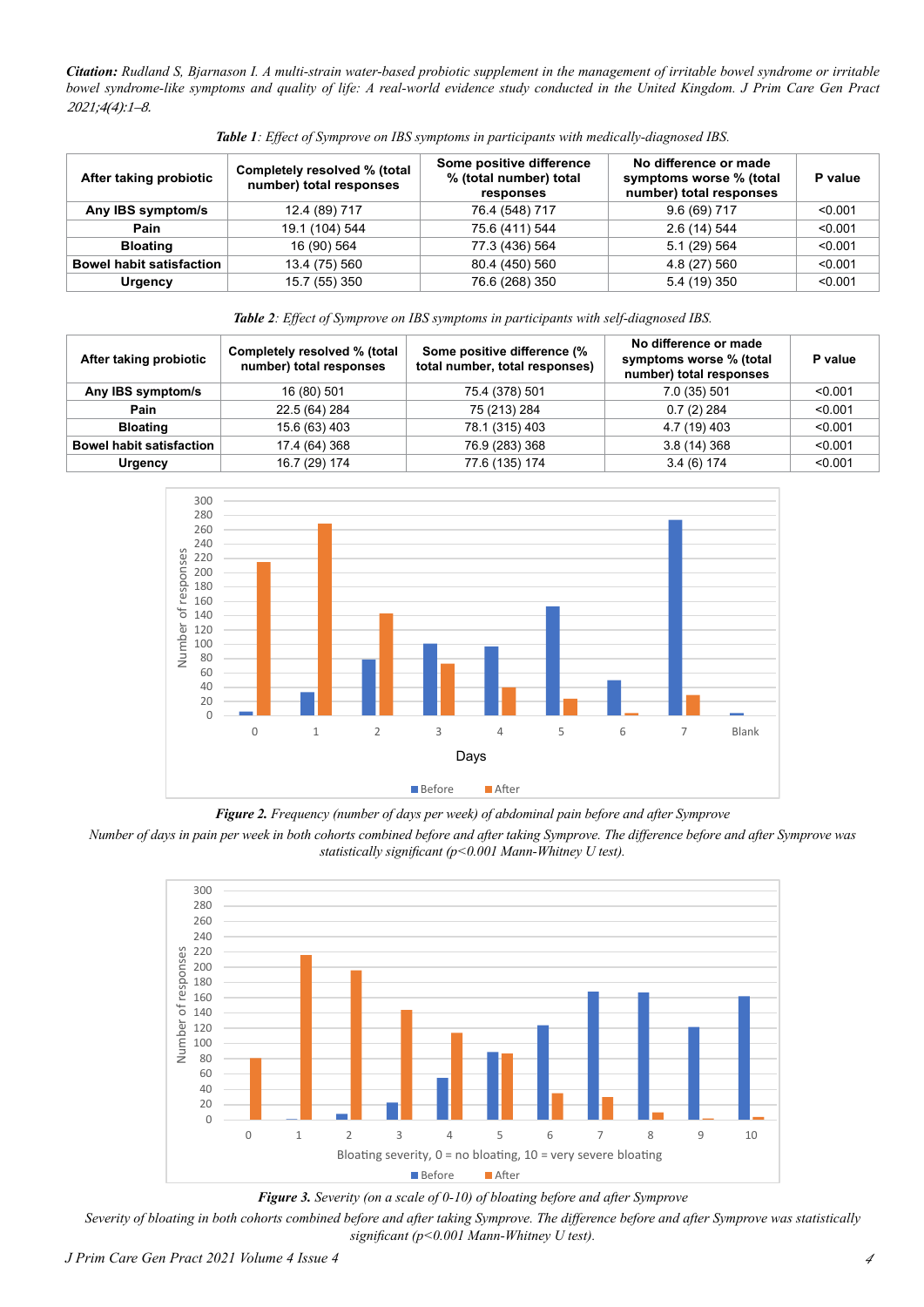



*Changes in individual IBS symptoms over time (12 weeks) in both cohorts combined.*





*Impact of IBS on quality of life in both cohorts combined before and after taking Symprove. The difference before and after Symprove was statistically significant (p<0.001 Mann-Whitney U test)*

The most common prescription and non-prescription medications reported for management of IBS or IBS-like symptoms included Buscopan, Mebeverine, Imodium, Omeprazole and Amitriptyline.

## **Limitations**

This real-world evidence study used questionnaires to retrospectively sample individual opinion, reaching out to product users through social media which is subject to selection bias and recall bias. Additionally, using a questionnaire as the sampling tool relies on self-evaluation of symptoms, with no control data. Furthermore the individuals who agreed to participate are not representative of the UK population. Finally, our study design did not enable us to carry out an a multivariant analysis to evaluate the impact of confounding factors on our results.

#### **Discussion**

Using observational methodologies, this real-world evidence study aimed to evaluate the effect of Symprove on participant-

*J Prim Care Gen Pract 2021 Volume 4 Issue 4*

reported change in IBS or IBS-like symptoms, and quality of life after consumption for a minimum of 4 weeks. The medicallydiagnosed and self-diagnosed IBS cohorts were homogeneous and did not differ significantly in regard to demographics. While there is no consensus on how long a probiotic should be trialled for, recent national guidelines published by the British Society of Gastroenterology (2021) recommend up to 12 weeks [22]. For the purposes of this real-world evidence study, IBS and IBS-like symptomology were assessed after consumption of Symprove at a minimum of 4 weeks to reflect current NICE guidance [12].

Of the 1218, a large number of participants (61% average for both cohorts combined) had experienced their IBS symptoms for over 5 years. The descriptive terms 'IBS' or 'IBS-like symptoms' were used in order to reflect real-world nomenclature. Both cohorts reported similar symptom profiles, suggesting that this descriptive term was used appropriately.

Results of the current study demonstrate that IBS or IBS-like symptoms including abdominal pain, bloating, urgency and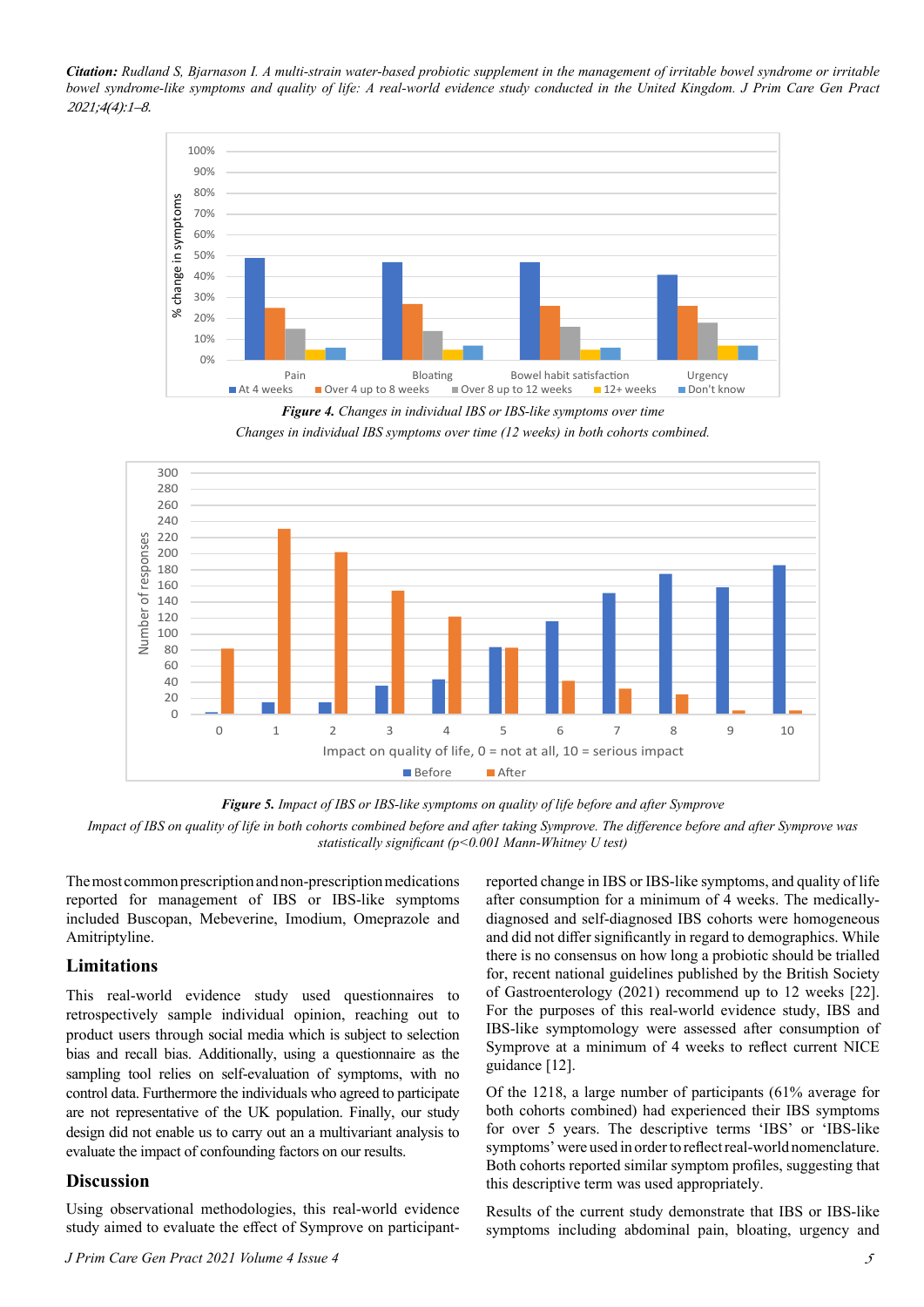bowel habit satisfaction improved significantly across both cohorts, in addition to quality of life which appears most likely attributable to the viable bacteria in Symprove exerting physiological effects in the large intestine, as evidenced by recent in vitro research [16]. The significant improvements in IBS or IBS-like symptoms observed in the current study are consistent with a previous RCT on IBS and Symprove [17], however, the progression of symptom improvement observed differed. Indeed, there appeared to be more rapid improvements in IBS or IBS-like symptoms in the current study compared with the RCT. This may reflect differences in the severity of symptoms between the two cohorts recruited considering that in the RCT, of the 186 patients recruited, 94% had an IBS symptom severity score (IBS-SSS) of ≥175 confirming at least moderate symptom severity. Indeed, this study recruited those in the community, not in secondary care where presenting IBS or IBS-like symptoms are likely to be more severe.

Although the current Rome IV IBS criteria [1] has abdominal pain as the key diagnostic feature, in addition to a change in bowel habit, the participants in this study identified bloating as the most bothersome symptom in both cohorts. In part, the Rome IV criteria were formulated to ensure that randomised clinical trials in IBS included a relatively homogenous group of patients. It seems highly plausible that the selection bias that is inherent in many of these research design protocols differ from the real-world experiences of a health condition, including IBS, by patients and HCPs.

Symprove was associated with a reduction in the use of prescribed or recommended medication. Promoting self-management through evidence-based therapies such as probiotics is likely to benefit patients (e.g. increased self-confidence, empowerment) and the wider healthcare economy. Equally, it is important to acknowledge that the overall size of the placebo effect of interventions in functional gut disorders, particularly IBS (e.g. probiotics, low FODMAP diet) is in the range of 40% [23]. A small number of participants (n= 27) also reported transient worsening of their symptoms which may be attributable, in part, due a nocebo/anticipatory response and/or potential alterations within the gut microbiome environment. This is reflective of the randomised, double blinded, placebo-controlled trial [17] whereby  $n= 35$  and  $n = 19$  in the probiotic and placebo groups, respectively reported adverse events. A change in bowel habit and bloating were the most commonly reported.

Real-world evidence studies using observational methodologies relies on retrospective reporting of an outcome, with no associated control data [18]. However, given that over 90% of participants in the current study were only taking Symprove and no other probiotic, whilst nearly 70% were taking Symprove at the time of completing the online questionnaire, rather than relying on memory recall, it may have mitigated this impact to an extent. Recall bias and confounding factors are recognised limitations known to influence outcomes of observational studies. In particular, recruitment for the current study occurred at the beginning of COVID restrictions in March 2020. Anticipatory uncertainty, rapid adjustment to home and work life for participants, coupled with feelings of worry/anxiety were potential and unavoidable confounders.

*J Prim Care Gen Pract 2021 Volume 4 Issue 4* While RCTs maintain rigour from a research design and methodological perspective as well as forming the foundation for translation from research to clinical practice, findings are often limited in their interpretability due to highly selective patient populations, thus lack of sample population representativeness and applicability in real-world populations [18]. It has been suggested real-world evidence studies are more likely to capture behaviours in a real-world setting and thus considered mutually complementary to RCTs [24]. While this study aimed to capture a sample population that was representative of the IBS population, participants were predominantly white, affluent, educated women, with a propensity to purchase organic foods, and therefore generalisability to the wider UK population (e.g. male, ethnic groups, etc.) is limited. Furthermore, it is not possible to eliminate selection bias (i.e. those who experienced a positive effect opted to complete the questionnaire). Equally, in accordance with previous systematic reviews and metaanalyses [25,26], the majority of RCTs that have investigated probiotic use for IBS management are small in sample size, typically under 100 patients. The current study demonstrates how significantly larger sample sizes can be recruited through email and social media advertising.

The descriptive terms 'IBS' or 'IBS-like symptoms' were used in order to reflect real-world nomenclature, as were the fluid nature of some of the questions asked (e.g. did taking Symprove make a difference to your symptoms? Options included 'completely resolved', 'some positive difference', 'no difference/made symptoms worse'. Both cohorts reported similar symptom profiles, suggesting that the descriptive term 'IBS' or 'IBS-like symptoms' were used appropriately. Given the overlap and manifestation of IBS or IBS-like symptoms in other gastrointestinal disorders, it's plausible that some symptoms reported in the self-diagnosed pathway by participants may have been reflective of a separate condition (e.g. lactose intolerance, wheat sensitivity).

Current IBS management encompasses medical, dietary, nutraceutical and psychological approaches all with varying levels of efficacy [26-28], which reflect the complex and multifactorial nature of IBS pathophysiology. While medical management is often considered a first-line strategy, many IBS medications have sideeffects and target individual symptoms when the reality for patients with IBS is the presence of multiple concurrent symptoms.

In clinical practice, a prescriptive approach to recommending probiotics is warranted since appropriate probiotic selection is crucial in order to maximise any potential symptomatic improvements for patients with IBS or IBS like symptoms [29,30]. This study provides evidence for the beneficial effect of Symprove in individuals with IBS or IBS-like symptoms and may be considered a potentially useful adjunct in the integrated management of patients with IBS in primary and secondary care.

#### **Acknowledgement**

Thanks to Tricia Beaumont, Nick Hayhoe, Dr. Sathish Sankarpandi, Barry Smith and Peter Brady for their valuable contributions in designing and interpreting this study.

## **Funding Information**

This study was supported by Symprove Ltd.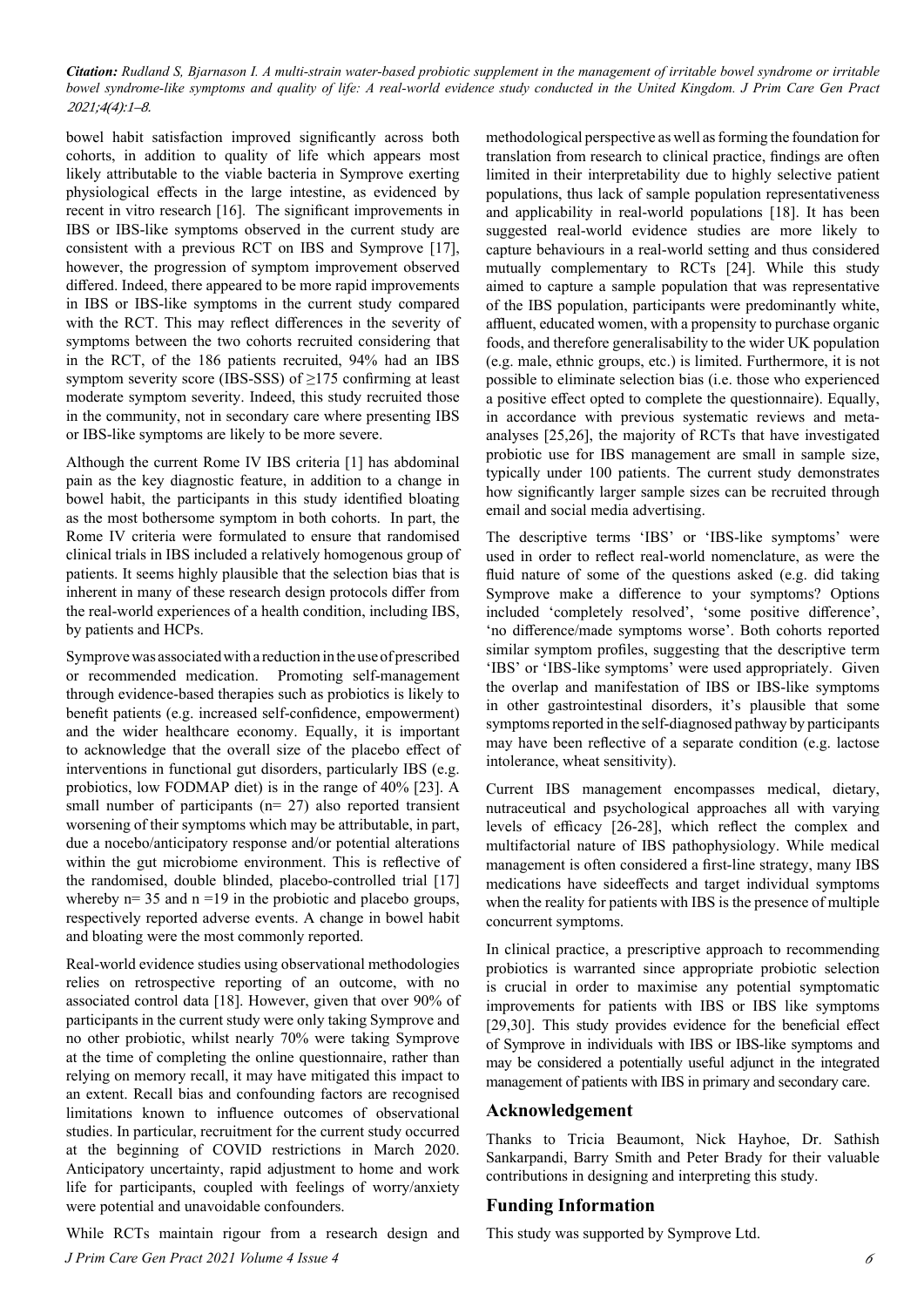## **Conflict of Interests**

Simon Rudland is the medical adviser to Orbital Global Research, who conducted this research. Professor Bjarnason has been the principal investigator for three clinical studies that were supported by Symprove Ltd via unrestricted grants to King's College Hospital.

#### **References**

- 1. Lacy BE, Mearin F, Chang L, et al. Bowel disorders. Gastroenterology. 2016;150(6):1393-1407.
- 2. Wilson S, Roberst L, Rolfe A, et al. Prevalence of irritable bowel syndrome: a community survey. Br J Gen l Pract. 2004;54:495-502.
- 3. Spiegel B. The burden of IBS: Looking at metrics. Currt Gastroenterol Rep. 2009;11(4):265-269.
- 4. Drossman DA. The Rome IV Committees, editor. History of functional gastrointestinal symptoms and disorders and chronicle of the Rome Foundation. In: Drossman DA, Chang LC, Kellow WJ, Tack J, Whitehead WE, editors. Rome IV functional gastrointestinal disorders: disorders of gut-brain interaction. I. Raleigh, NC: The Rome Foundation. 2016;549-576.
- 5. Smith G, Steinke D, Kinnear M, et al. A comparison of irritable bowel syndrome patients managed in primary and secondary care: The Episode IBS study. Br J Gen Pract. 2004;54(504):503-507.
- 6. Pittayanon R, Lau JT, Yuan Y, et al. Gut microbiota in patients with irritable bowel syndrome—A Systematic Review. Gastroenterology. 2019;157(1);97-108.
- 7. Schmulson M, Drossman D. What Is New in Rome IV. J Neurogastroenterol Motil. 2017;23(2):151-163.
- 8. Valdes AM, Walter J, Segal E, et al. Role of the Gut Microbiota in Nutrition and Health. BMJ. 2018;361:k2179.
- 9. Sender R, Fuchs S, Milo R. Revised Estimates for the Number of Human and Bacteria Cells in the Body. PLoS Biol. 2016;14(8):e1002533.
- 10. Vyas U, Ranganathan N. Probiotics, prebiotics, and synbiotics: gut and beyond. Gastroenterol Res Pract. 2012;2012:872716.
- 11. Corsetti M, Whorwell P. New therapeutic options for IBS: the role of the first in class mixed µ- opioid receptor agonist and δ-opioid receptor antagonist (mudelta) eluxadoline. Expert Rev Gastroenterol Hepatol. 2017;11(4):285-292.
- 12. The National Institute for Health and Care Excellence. (2019). Irritable bowel syndrome in adults: diagnosis and management.
- 13. Fredua-Agyeman M, Gaisford S. Comparative survival of commercial probiotic formulations: tests in biorelevant gastric fluids and real-time measurements using microcalorimetry. Benef Microbes. 2015; 6(1):141-151.

#### *J Prim Care Gen Pract 2021 Volume 4 Issue 4*

- 14. O'Toole PW, Marchesi JR, Hill C. Next-generation probiotics: the spectrum from probiotics to live biotherapeutics. Nat Microbiol. 2017;2:17057.
- 15. Hempel S, Newberry S, Ruelaz A, et al. Safety of probiotics used to reduce risk and prevent or treat disease. Evid Rep Technol Assess. 2011;200:1-645.
- 16. Moens F, Van den Abbeele P, Basit A, et al. A four-strain probiotic exerts positive immunomodulatory effects by enhancing colonic butyrate production in vitro. Intl J Pharmaceut. 2019;555:1-10.
- 17. Sisson G, Ayis S, Sherwood RA, et al. Randomised clinical trial: A liquid multi-strain probiotic vs. placebo in the irritable bowel syndrome--a 12 week double-blind study. Aliment Pharmacol Ther. 2014;40(1):51-60.
- 18. Sherman R, Anderson S, Dal Pan G, et al. Real-World Evidence-What is it and what can it tell us? . N Engl J Med. 2016;375(23):2293-2297.
- 19. Goldman M, & Beaumont T. A real world evaluation of a treatment for infant colic based on the experience and perceptions of 4004 parents. Br J Nurs. 2017;26(5):S3-S10.
- 20. Goldman M, & Lodhi I. A real-world evidence study evaluating a treatment for nappy rash. Br J Nurs. 2016;25(8):432-439.
- 21.Joshi A, Kale S, Chandel S. Likert Scale: Explored and Explained. JAST, 2015;7(4):396-403.
- 22. Vasant DH, Paine PA, Black CJ, et al. British Society of Gastroenterology guidelines on the management of irritable bowel syndrome. Gut. 2021;324-598.
- 23. Enck P, Klosterhalfen S. Placebo Responses and Placebo Effects in Functional Gastrointestinal Disorders. Front Psychiatry. 2020;11:797.
- 24. Kim H, Lee S, & Kim J. Real-world Evidence versus Randomized Controlled Trial: Clinical Research Based on Electronic Medical Records. J Korean Med Sci. 2018;33(34):e213.
- 25. Ford AC, Harris L, Lacy B, et al. Systematic review with meta-analysis: the efficacy of prebiotics, probiotics, synbiotics and antibiotics in irritable bowel syndrome. Aliment Pharmacol Ther, 2018;48(10):1044-1060.
- 26. Ford AC, Quigley EM, Lacy BE, et al. Efficacy of prebiotics, probiotics, and synbiotics in irritable bowel syndrome and chronic idiopathic constipation: systematic review and metaanalysis. Am J Gastroenterol. 2014;109(10):1547-1561.
- 27. Black CJ, Thakue ER, Houghton L, et al. Efficacy of psychological therapies for irritable bowel syndrome: systematic review and network meta-analysis. Gut. 2020;69(8):1441-1451.
- 28. Cook R, Davidson P, Martin R. Telephone or internet delivered talking therapy can alleviate irritable bowel symptoms. BMJ. 2019;367:l4962.